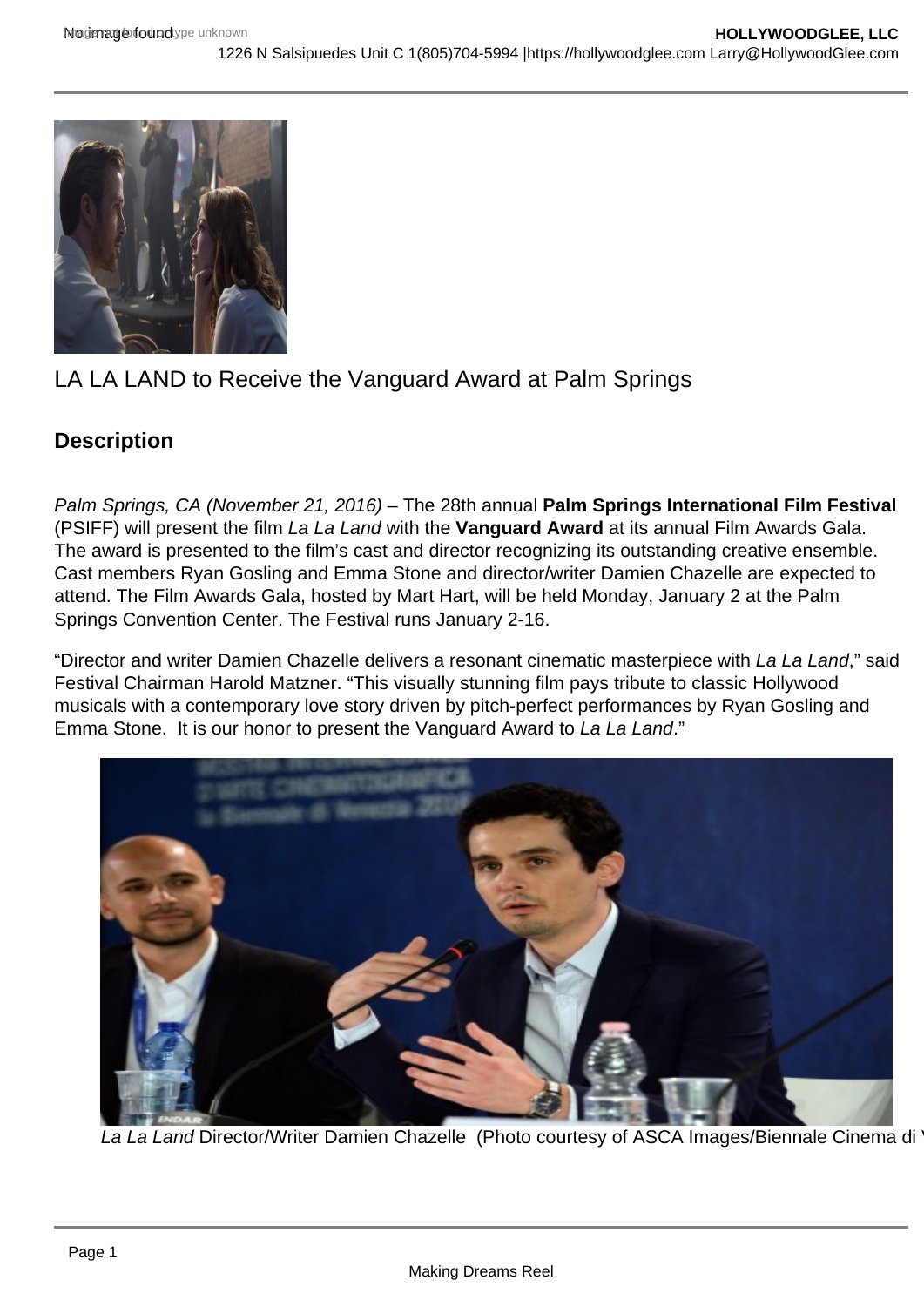Written and directed by Academy Award® nominee Damien Chazelle, La La Land, from Lionsgate's Summit Entertainment label, tells the story of an aspiring actress, Mia (Emma Stone), and a dedicated jazz musician, Sebastian (Ryan Gosling), both struggling to make ends meet in a city known for crushing hopes and breaking hearts. Set in modern-day Los Angeles, this original musical about everyday life explores the joy and pain of pursuing your dreams.

About The Palm Springs International Film Festival

The Palm Springs International Film Festival (PSIFF) is one of the largest film festivals in North America, welcoming 135,000 attendees last year for its lineup of new and celebrated international features and documentaries. The Festival is also known for its annual Film Awards Gala, an upscale black-tie event attended by 2,500, honoring the best achievements of the filmic year by a celebrated list of talents who, in recent years, have included Ben Affleck, Javier Bardem, Cate Blanchett, Sandra Bullock, Bradley Cooper, George Clooney, Daniel Day-Lewis, Leonardo DiCaprio, Clint Eastwood, Tom Hanks, Matthew McConaughey, Julianne Moore, Brad Pitt, Eddie Redmayne, Julia Roberts, David O. Russell, Meryl Streep, and Reese Witherspoon.

For more information, call 760-322-2930 or 800-898-7256 or visit [www.psfilmfest.org](http://www.psfilmfest.org/).

MEDIA CONTACTS: Steven Wilson / Lauren Peteroy B|W|R Public Relations 212-901-3920 [steven.wilson@bwr-pr.com](mailto:steven.wilson@bwr-pr.com) / [lauren.peteroy@bwr-pr.com](mailto:lauren.peteroy@bwr-pr.com)

David Lee Palm Springs International Film Society 760-322-2930 [david@psfilmfest.org](mailto:david@psfilmfest.org)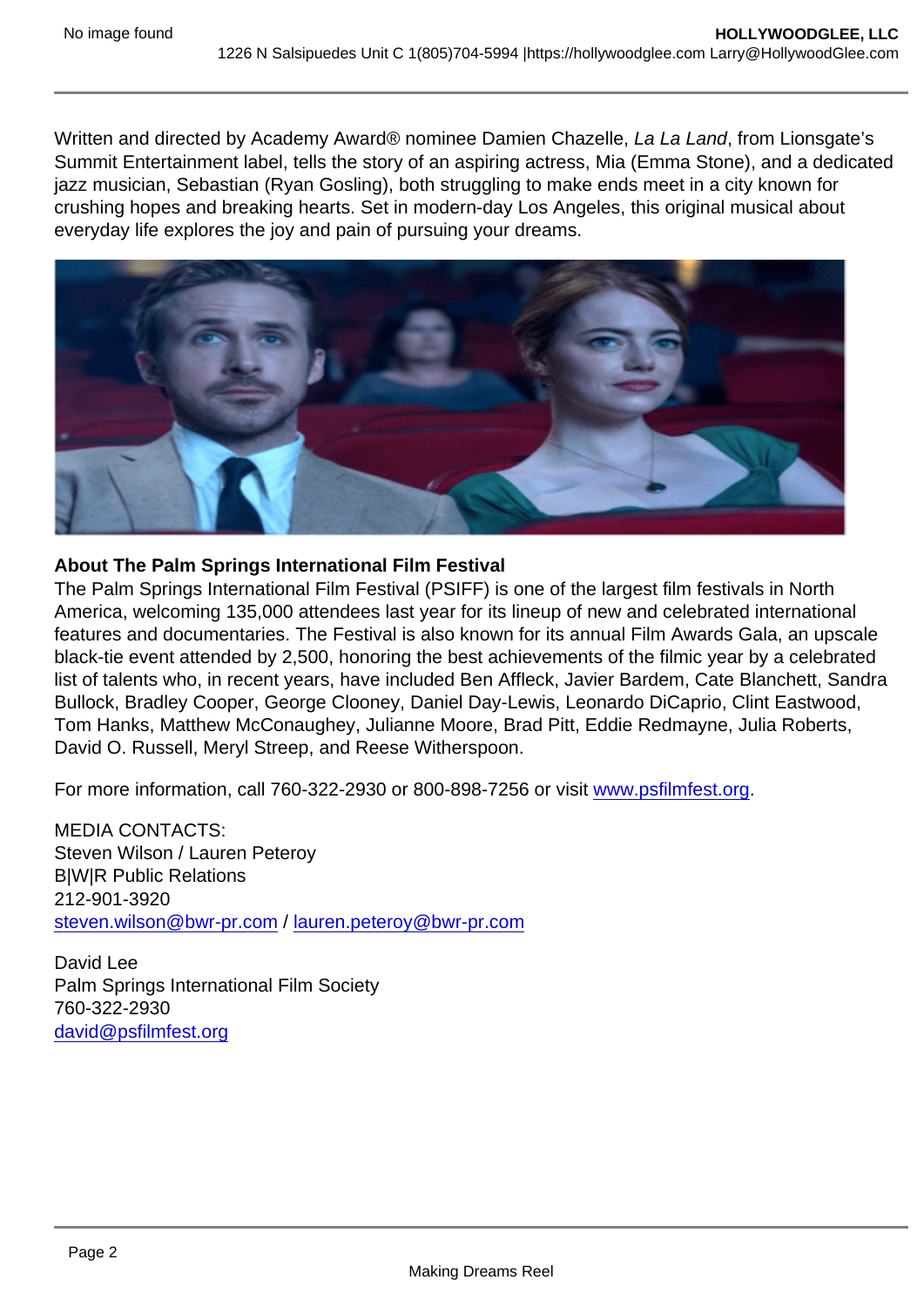

(www.psfilmfest.org)

### **Category**

- 1. Palm Springs International Film Festival
- 2. Press Conference
- 3. Venice International Film Festival

### **Tags**

- 1. Art
- 2. Cinema
- 3. contemporary love story
- 4. Conversation
- 5. creativity
- 6. Damien Chazelle
- 7. Emma Stone
- 8. entertainment
- 9. Film
- 10. Film Festival
- 11. Filmmaking
- 12. Hollywood
- 13. inspiration
- 14. Lionsgate's Summit Entertainment
- 15. Los Angeles
- 16. marketing
- 17. Media
- 18. Music
- 19. musical
- 20. News
- 21. Programming
- 22. Vanguard Award
- 23. writing

#### **Date Created**